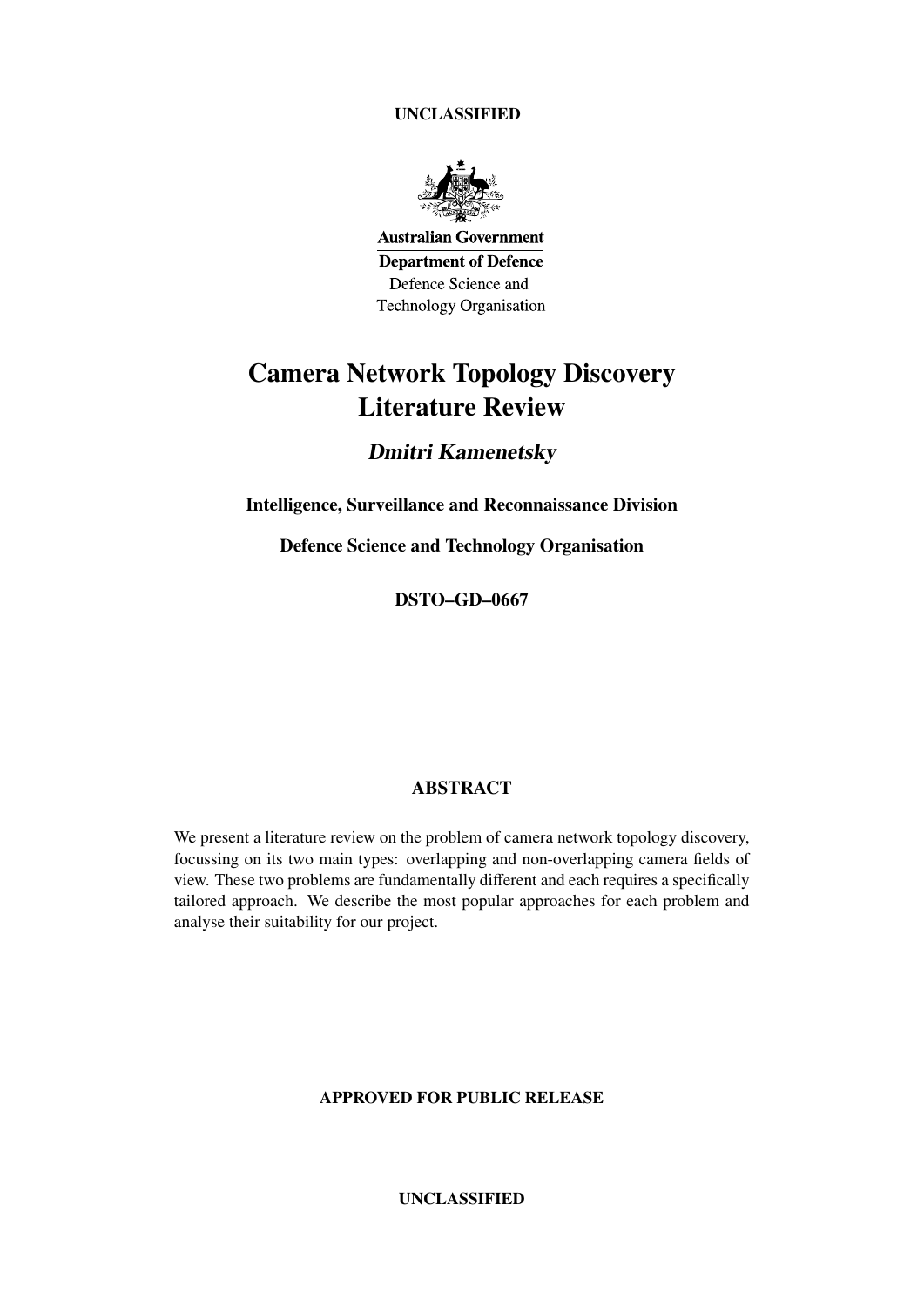| <b>Report Documentation Page</b>                                                                                                                                                                                                                                                                                                                                                                                                                                                                                                                                                                                                                                                                                                                                                                                                                                   |                                                     |                              |                                                   |                                           | Form Approved<br>OMB No. 0704-0188 |  |  |  |
|--------------------------------------------------------------------------------------------------------------------------------------------------------------------------------------------------------------------------------------------------------------------------------------------------------------------------------------------------------------------------------------------------------------------------------------------------------------------------------------------------------------------------------------------------------------------------------------------------------------------------------------------------------------------------------------------------------------------------------------------------------------------------------------------------------------------------------------------------------------------|-----------------------------------------------------|------------------------------|---------------------------------------------------|-------------------------------------------|------------------------------------|--|--|--|
| Public reporting burden for the collection of information is estimated to average 1 hour per response, including the time for reviewing instructions, searching existing data sources, gathering and<br>maintaining the data needed, and completing and reviewing the collection of information. Send comments regarding this burden estimate or any other aspect of this collection of information,<br>including suggestions for reducing this burden, to Washington Headquarters Services, Directorate for Information Operations and Reports, 1215 Jefferson Davis Highway, Suite 1204, Arlington<br>VA 22202-4302. Respondents should be aware that notwithstanding any other provision of law, no person shall be subject to a penalty for failing to comply with a collection of information if it<br>does not display a currently valid OMB control number. |                                                     |                              |                                                   |                                           |                                    |  |  |  |
| 1. REPORT DATE                                                                                                                                                                                                                                                                                                                                                                                                                                                                                                                                                                                                                                                                                                                                                                                                                                                     |                                                     | <b>3. DATES COVERED</b>      |                                                   |                                           |                                    |  |  |  |
| <b>NOV 2011</b>                                                                                                                                                                                                                                                                                                                                                                                                                                                                                                                                                                                                                                                                                                                                                                                                                                                    |                                                     | 2. REPORT TYPE               |                                                   | 00-00-2011 to 00-00-2011                  |                                    |  |  |  |
| <b>4. TITLE AND SUBTITLE</b>                                                                                                                                                                                                                                                                                                                                                                                                                                                                                                                                                                                                                                                                                                                                                                                                                                       |                                                     | 5a. CONTRACT NUMBER          |                                                   |                                           |                                    |  |  |  |
| <b>Camera Network Topology Discovery Literature Review</b>                                                                                                                                                                                                                                                                                                                                                                                                                                                                                                                                                                                                                                                                                                                                                                                                         |                                                     | <b>5b. GRANT NUMBER</b>      |                                                   |                                           |                                    |  |  |  |
|                                                                                                                                                                                                                                                                                                                                                                                                                                                                                                                                                                                                                                                                                                                                                                                                                                                                    |                                                     |                              |                                                   |                                           | 5c. PROGRAM ELEMENT NUMBER         |  |  |  |
| 6. AUTHOR(S)                                                                                                                                                                                                                                                                                                                                                                                                                                                                                                                                                                                                                                                                                                                                                                                                                                                       |                                                     |                              |                                                   | <b>5d. PROJECT NUMBER</b>                 |                                    |  |  |  |
|                                                                                                                                                                                                                                                                                                                                                                                                                                                                                                                                                                                                                                                                                                                                                                                                                                                                    |                                                     |                              |                                                   | <b>5e. TASK NUMBER</b>                    |                                    |  |  |  |
|                                                                                                                                                                                                                                                                                                                                                                                                                                                                                                                                                                                                                                                                                                                                                                                                                                                                    |                                                     |                              |                                                   | 5f. WORK UNIT NUMBER                      |                                    |  |  |  |
| 7. PERFORMING ORGANIZATION NAME(S) AND ADDRESS(ES)<br>8. PERFORMING ORGANIZATION<br><b>REPORT NUMBER</b><br>Defence Science and Technology Organisation, PO Box 1500, Edinburgh,<br>South Australia 5111, Australia,                                                                                                                                                                                                                                                                                                                                                                                                                                                                                                                                                                                                                                               |                                                     |                              |                                                   |                                           |                                    |  |  |  |
| 9. SPONSORING/MONITORING AGENCY NAME(S) AND ADDRESS(ES)                                                                                                                                                                                                                                                                                                                                                                                                                                                                                                                                                                                                                                                                                                                                                                                                            |                                                     |                              |                                                   | 10. SPONSOR/MONITOR'S ACRONYM(S)          |                                    |  |  |  |
|                                                                                                                                                                                                                                                                                                                                                                                                                                                                                                                                                                                                                                                                                                                                                                                                                                                                    |                                                     |                              |                                                   | 11. SPONSOR/MONITOR'S REPORT<br>NUMBER(S) |                                    |  |  |  |
| 12. DISTRIBUTION/AVAILABILITY STATEMENT                                                                                                                                                                                                                                                                                                                                                                                                                                                                                                                                                                                                                                                                                                                                                                                                                            | Approved for public release; distribution unlimited |                              |                                                   |                                           |                                    |  |  |  |
| <b>13. SUPPLEMENTARY NOTES</b>                                                                                                                                                                                                                                                                                                                                                                                                                                                                                                                                                                                                                                                                                                                                                                                                                                     |                                                     |                              |                                                   |                                           |                                    |  |  |  |
| 14. ABSTRACT<br>We present a literature review on the problem of camera network topology discovery, focussing on its two<br>main types: overlapping and non-overlapping camera fields of view. These two problems are<br>fundamentally di erent and each requires a specifically tailored approach. We describe the most popular<br>approaches for each problem and analyse their suitability for our project.                                                                                                                                                                                                                                                                                                                                                                                                                                                     |                                                     |                              |                                                   |                                           |                                    |  |  |  |
| <b>15. SUBJECT TERMS</b>                                                                                                                                                                                                                                                                                                                                                                                                                                                                                                                                                                                                                                                                                                                                                                                                                                           |                                                     |                              |                                                   |                                           |                                    |  |  |  |
| 16. SECURITY CLASSIFICATION OF:                                                                                                                                                                                                                                                                                                                                                                                                                                                                                                                                                                                                                                                                                                                                                                                                                                    | 17. LIMITATION OF                                   | 18. NUMBER                   | 19a. NAME OF                                      |                                           |                                    |  |  |  |
| a. REPORT<br>unclassified                                                                                                                                                                                                                                                                                                                                                                                                                                                                                                                                                                                                                                                                                                                                                                                                                                          | b. ABSTRACT<br>unclassified                         | c. THIS PAGE<br>unclassified | <b>ABSTRACT</b><br>Same as<br><b>Report (SAR)</b> | OF PAGES<br>15                            | <b>RESPONSIBLE PERSON</b>          |  |  |  |

**Standard Form 298 (Rev. 8-98)**<br>Prescribed by ANSI Std Z39-18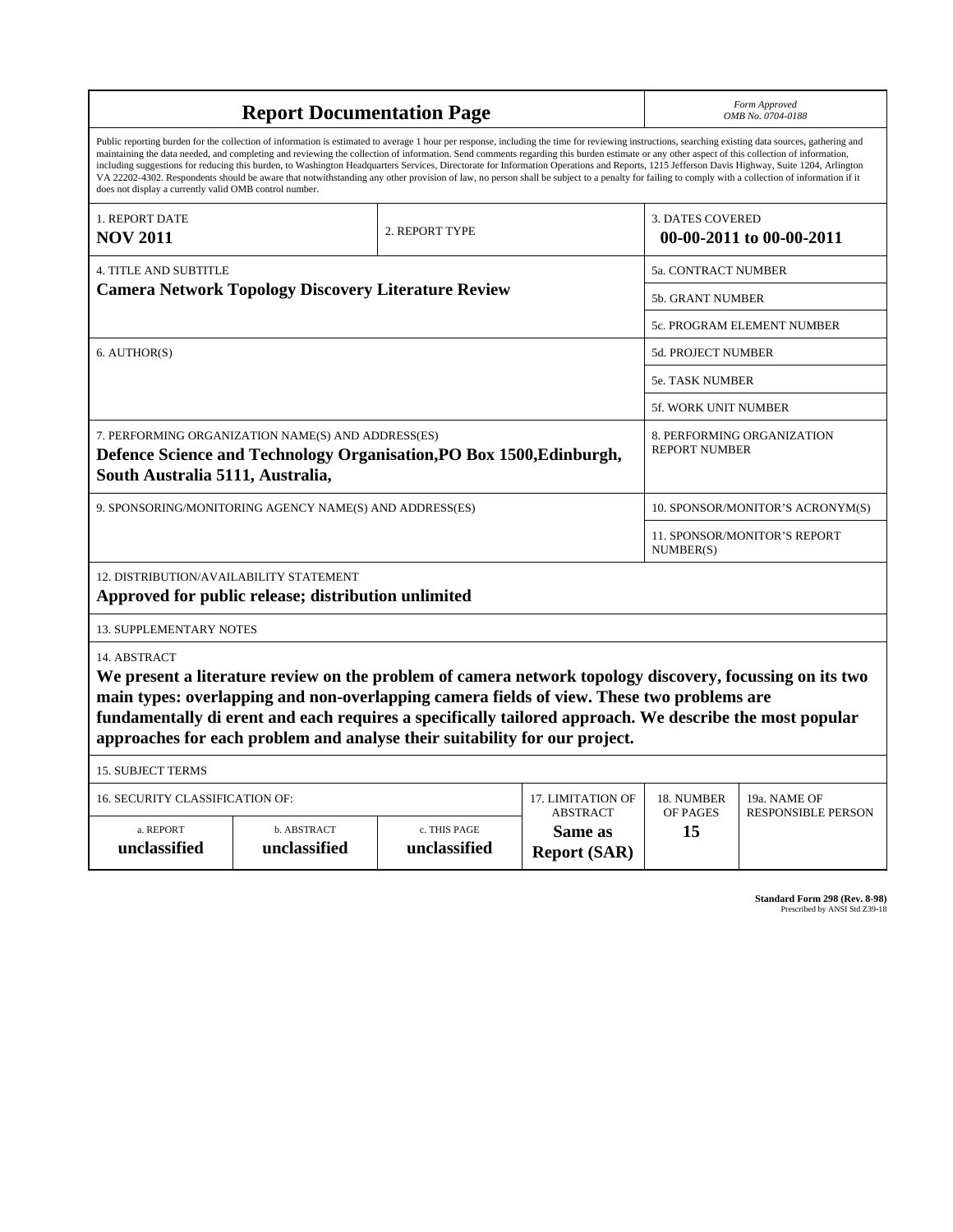*Published by*

*DSTO Defence Science and Technology Organisation PO Box 1500 Edinburgh, South Australia 5111, Australia*

*Telephone: (08) 7389 5555 Facsimile: (08) 7389 6567*

 c *Commonwealth of Australia 2012 AR No. AR 015-219 November 2011*

### *APPROVED FOR PUBLIC RELEASE*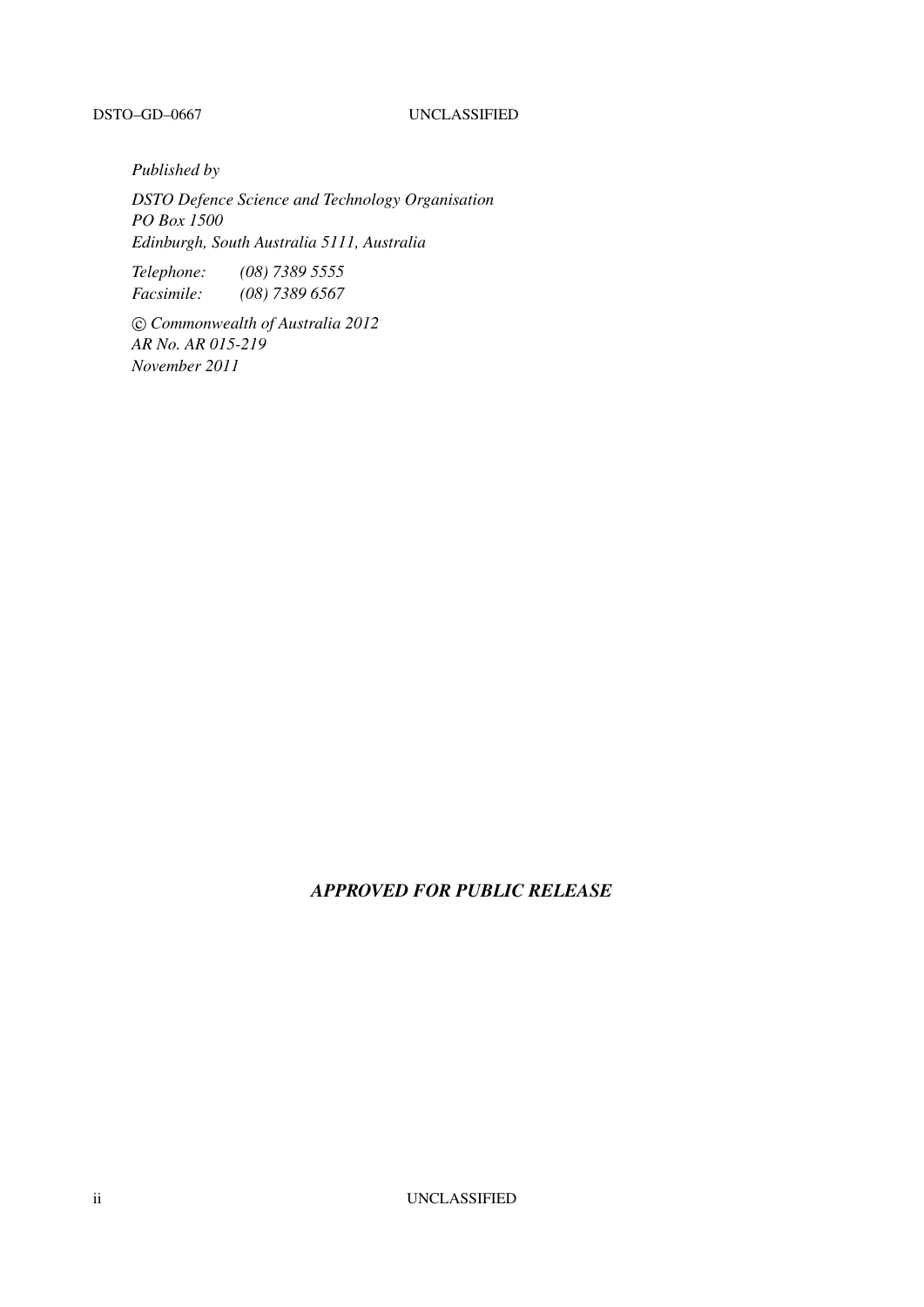# Camera Network Topology Discovery Literature Review Executive Summary

The INVS (Intelligent Networked Video Surveillance) project has been ongoing in the ISRD IAE Group since 2007. The 2010-2011 year of the project focuses on multi-camera tracking and matching. The aim is to demonstrate a live camera handover system for a network of about 10 cameras with both overlapping and non-overlapping views. Hence an important decision in this project is how to handle camera network topology discovery.

Here we present a literature review on the problem of camera network topology discovery, focussing on its two main types: overlapping and non-overlapping camera fields of view. These two problems are fundamentally different and each requires a specifically tailored approach. We describe the most popular approaches for each problem and analyse their suitability for this project.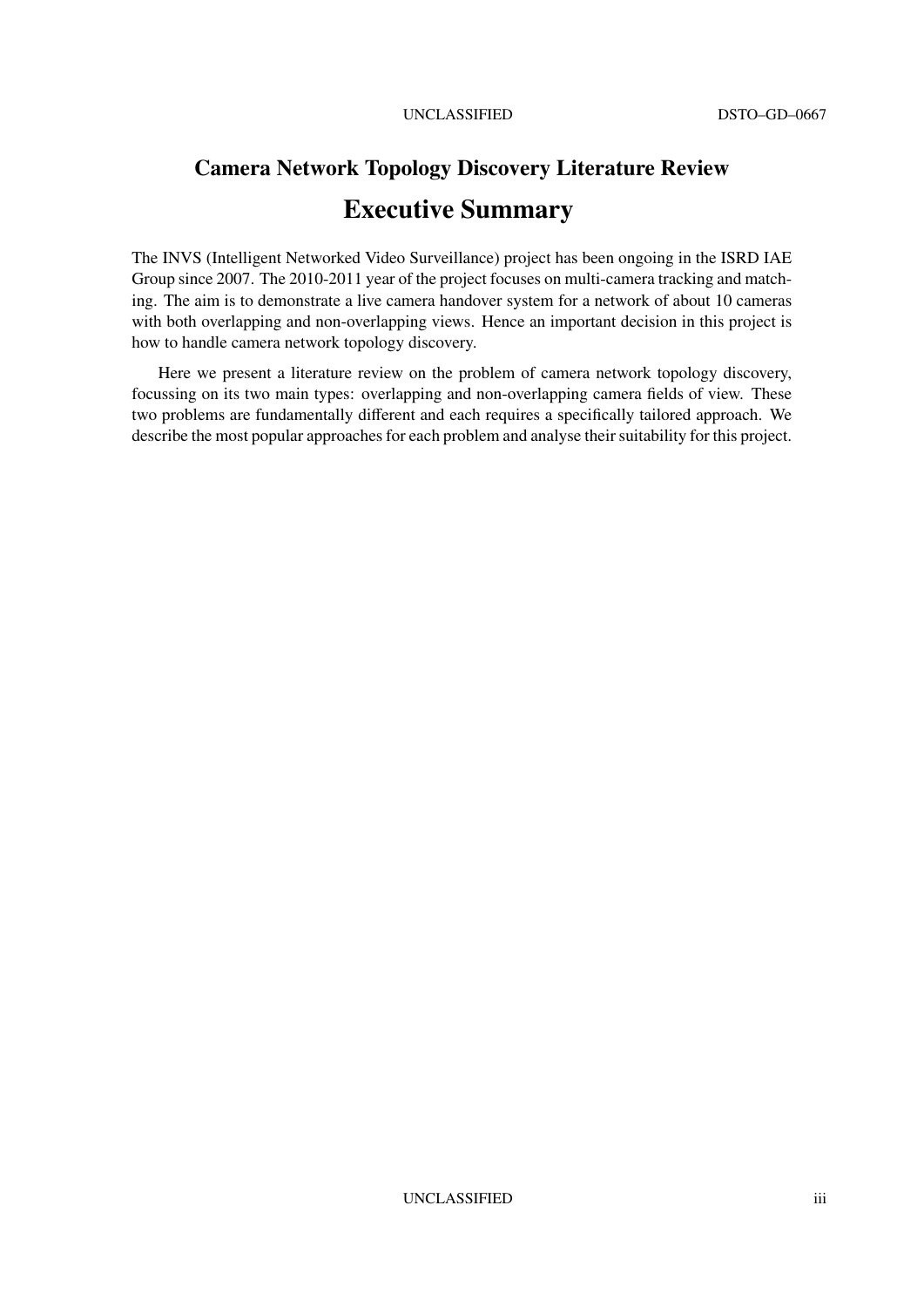DSTO-GD-0667

**UNCLASSIFIED** 

THIS PAGE IS INTENTIONALLY BLANK

**UNCLASSIFIED**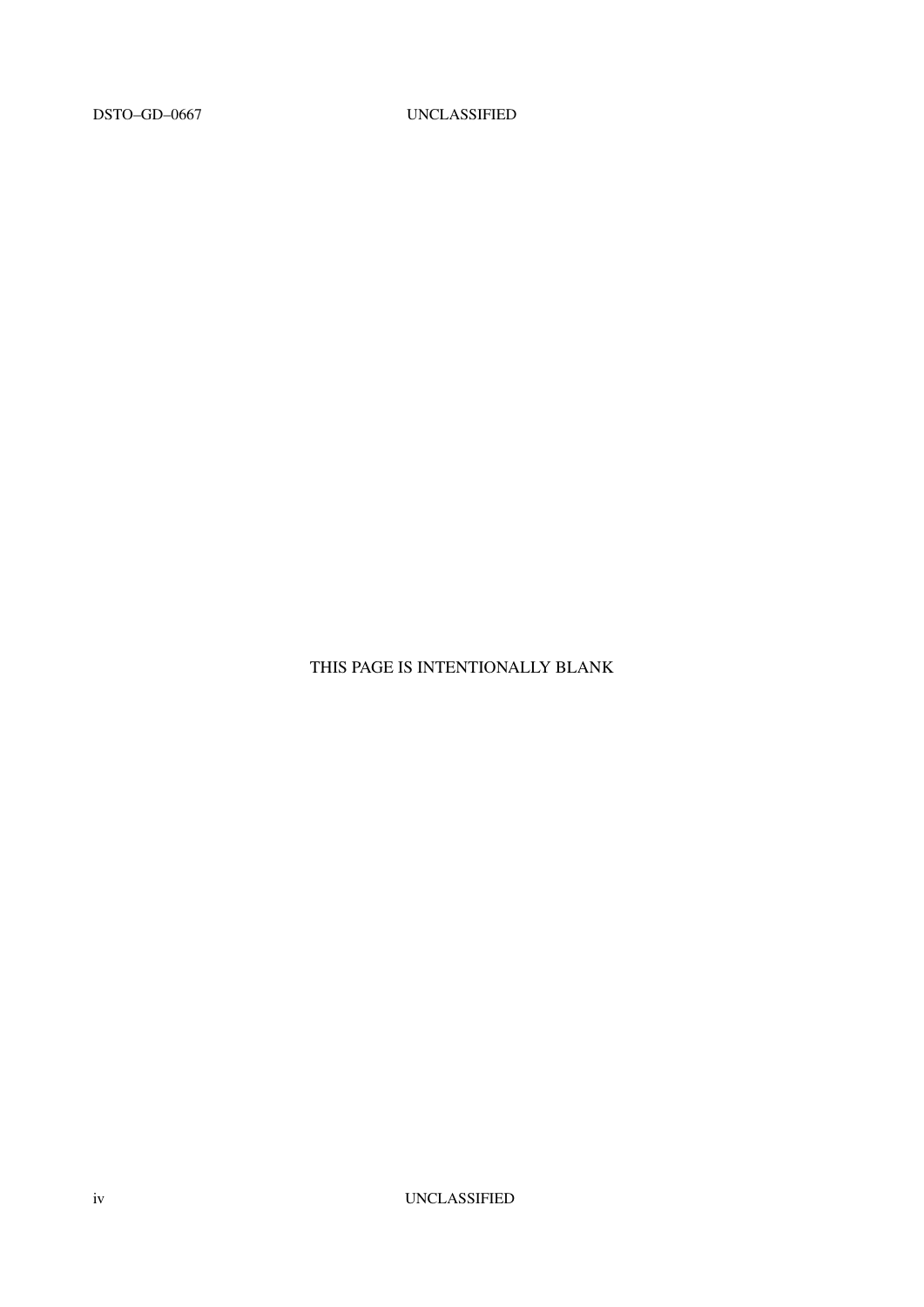## Author

### Dmitri Kamenetsky

*Intelligence, Surveillance and Reconnaissance Division*

Dmitri Kamenetsky obtained a Bachelor of Science with first class Honours in Computer Science from University of Tasmania in 2005. He then completed a PhD in statistical machine learning at the Australian National University and NICTA in 2009. His PhD thesis investigated methods for inference and parameter estimation in graphical models, in particular the Ising model. In 2010, he joined the Intelligence, Surveillance and Reconnaissance Division of the Defence Science and Technology Organisation. His research focuses on multi-camera tracking and cross-matching in video.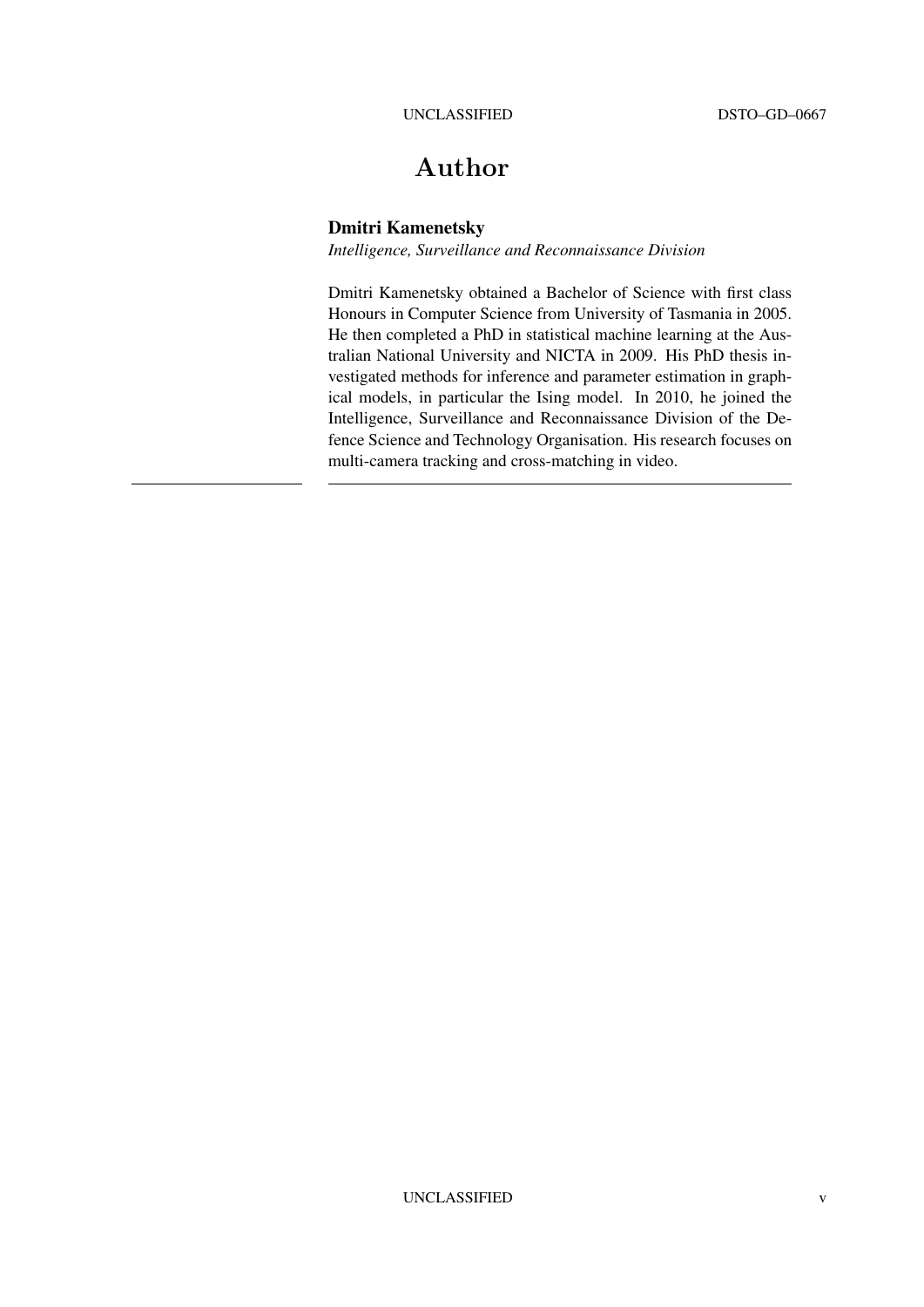DSTO-GD-0667

**UNCLASSIFIED** 

THIS PAGE IS INTENTIONALLY BLANK

**UNCLASSIFIED**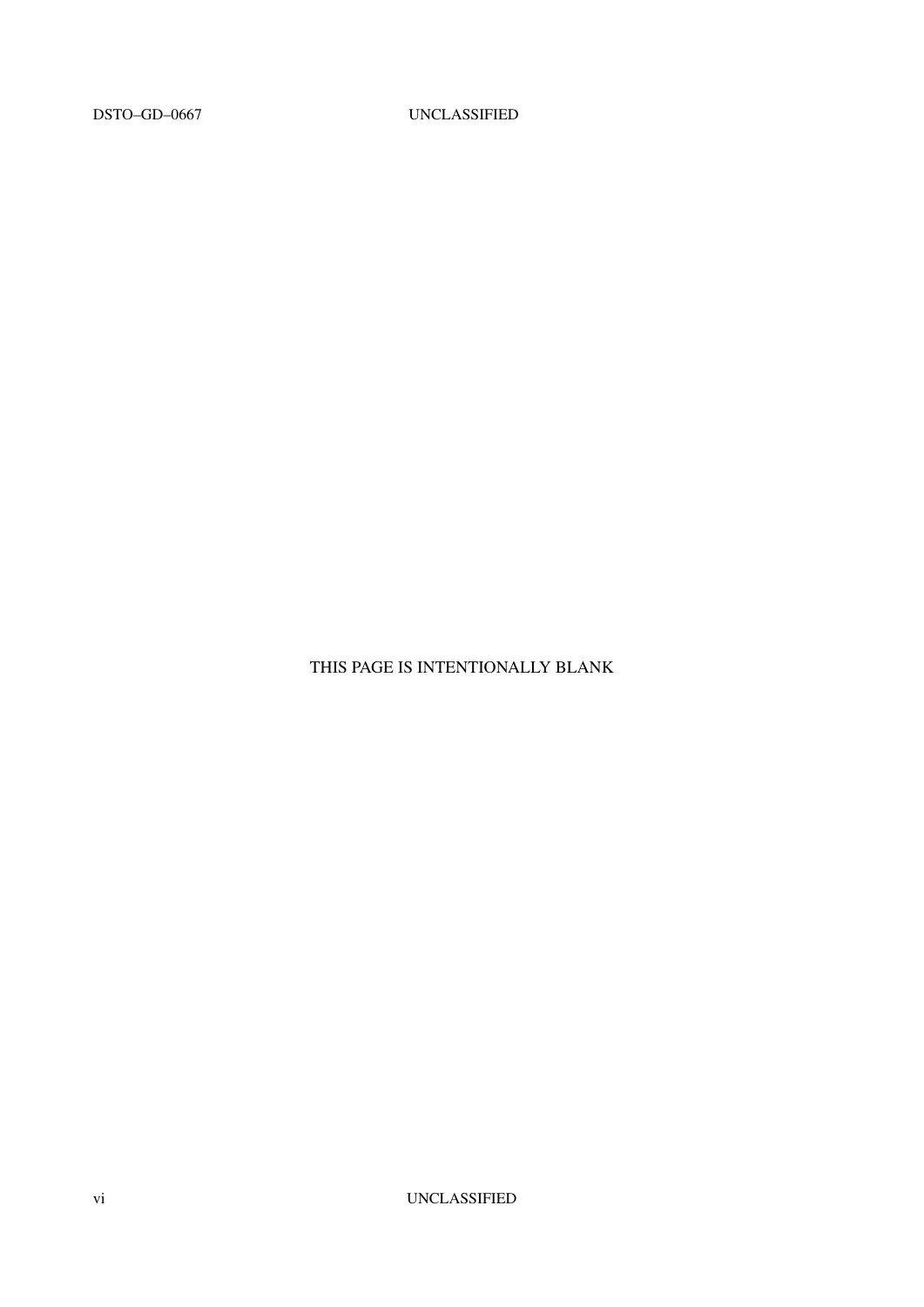# **Contents**

| 1 |                                     | <b>Introduction</b>        |                |  |  |  |  |  |  |
|---|-------------------------------------|----------------------------|----------------|--|--|--|--|--|--|
| 2 |                                     | <b>Topology Estimation</b> |                |  |  |  |  |  |  |
|   | 2.1                                 |                            | 2              |  |  |  |  |  |  |
|   | 2.2                                 |                            | 3              |  |  |  |  |  |  |
|   | 2.3                                 |                            | $\overline{4}$ |  |  |  |  |  |  |
| 3 | <b>Avoiding Topology Estimation</b> |                            |                |  |  |  |  |  |  |
| 4 |                                     | <b>Discussion</b>          | 5              |  |  |  |  |  |  |
|   | <b>References</b>                   |                            | 6              |  |  |  |  |  |  |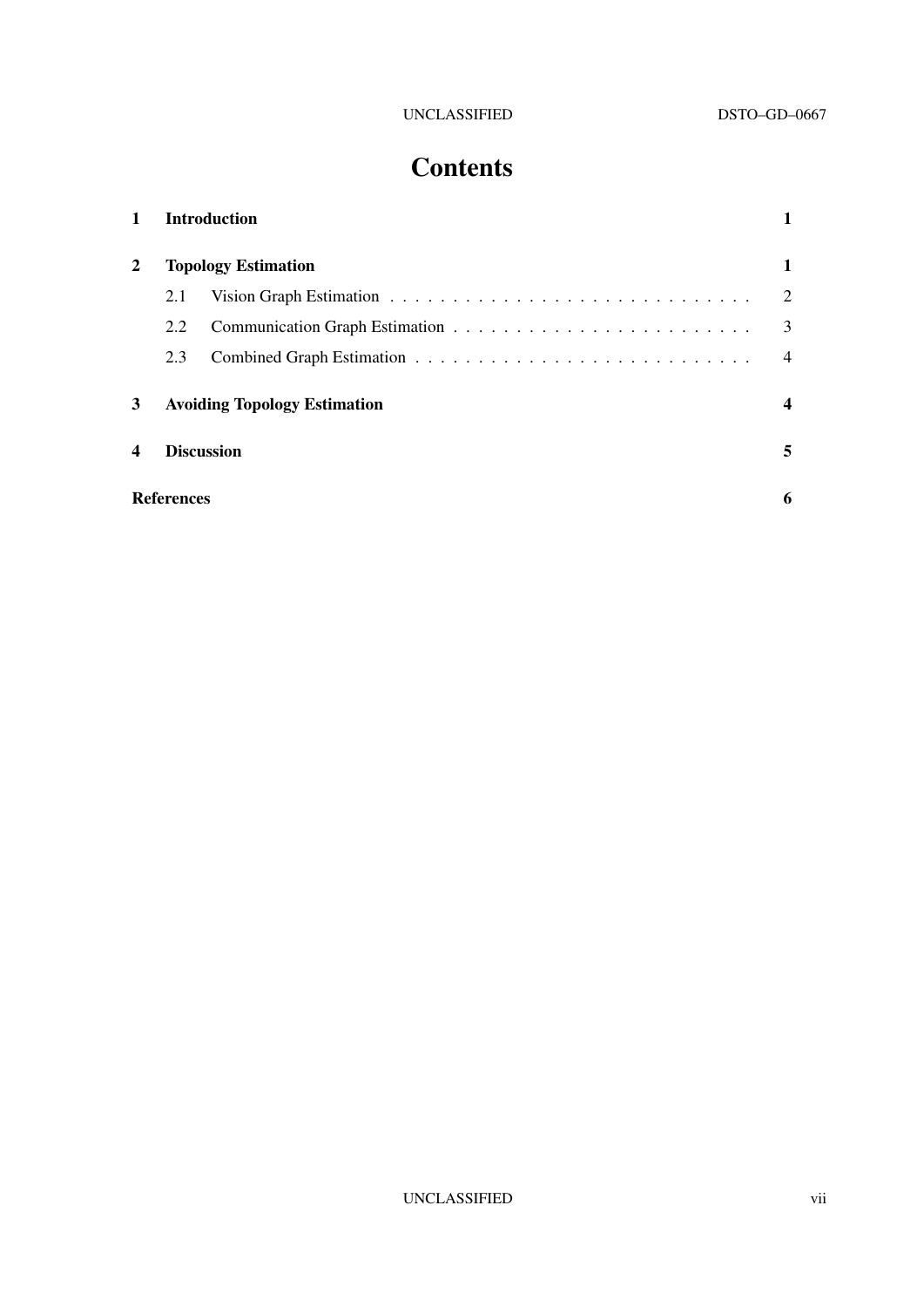DSTO-GD-0667

THIS PAGE IS INTENTIONALLY BLANK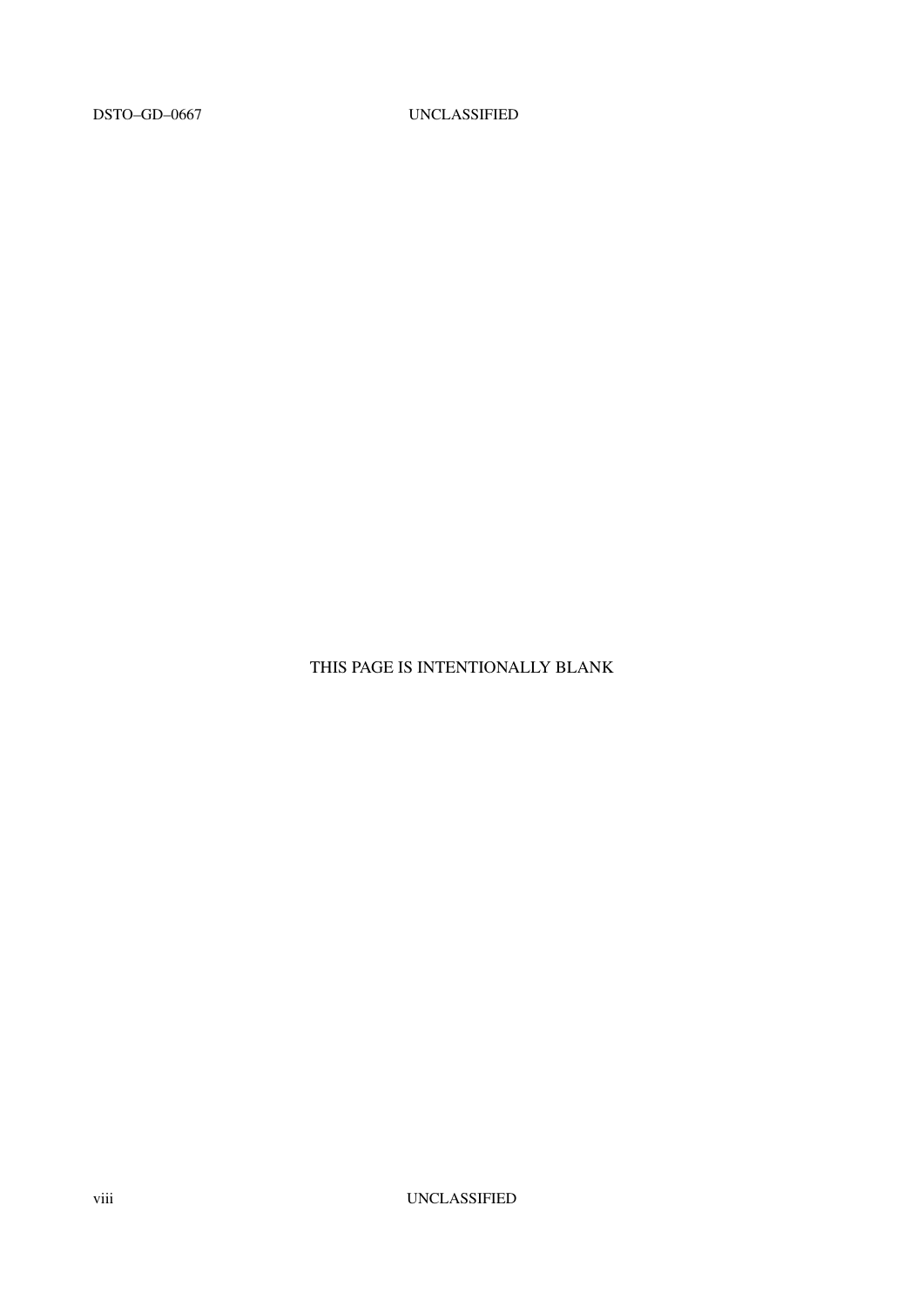## 1 Introduction

Cameras are becoming cheaper and smaller day by day. There are cameras in most cell phones, surveillance cameras in subway stations, busy streets and shopping malls. There are even cameras on satellites and trucks.<sup>1</sup>

A *camera network* is a set of cameras (ten or as many as hundreds) monitoring some environment for a particular purpose. Camera networks may be the best way to obtain time-critical information in situations where the safety of human lives is at stake, such as, terrorist attacks in a busy subway/airport, natural disaster sites or urban combat zones. Camera networks will be essential for 21st century military, enviromental and surveillance applications [Devarajan, Cheng & Radke 2008].

Computer networks pose several research challenges to the direct application of traditional computer vision algorithms. Firstly, computer networks usually contain tens to hundreds of cameras, which is many more than is considered in many vision applications. These cameras are likely to be spread over a wide geographical area. Until recently, research on computer networks was conducted in controlled environments, where the cameras were fixed and their relation to each other was known. Nowadays it is assumed that cameras may be moved intentionally or accidentally (by being bumped) and that their configuration is not known.

Manual inspection is an inefficient and unreliable way to monitor large camera networks, especially when one needs to follow a moving target in a crowded scene. In response to this, several systems have been developed to automate the inspection task. A key part of any camera network is to understand the spatial relationships between cameras in the network. In early surveillance systems, this information was manually specified or derived during camera calibration. This process is error prone and time consuming. Furthermore, it is not robust as cameras may go down or get moved during the observation period. Hence automatic network topology discovery methods are required.

## 2 Topology Estimation

There are two main types of topology estimation problems [Radke 2010]: *overlapping* and *nonoverlapping*. In the overlapping problem it is assumed that the cameras observe parts of the same environment from different perspectives. The relationship between the cameras can be modeled as an undirected graph, called the *vision graph* (see Section 2.1). The vision graph contains an edge between two cameras if they observe some (or all) of the same scene.

In the non-overlapping problem it is assumed that no two cameras observe the same part of the environment. Relationships between the cameras are induced by the likelihood that an object in one camera appears in another after some amount of time. These relationships can be modeled with an undirected graph called the *communication graph*, where edge weights correspond to transition probabilities and times (see Section 2.2).

The vision and communication graphs (and their computation) are fundamentally different. Consider the hypothetical network of ten cameras in Figure 1 [Devarajan, Cheng & Radke 2008].

<sup>&</sup>lt;sup>1</sup>Google Maps trucks record 360° video as they drive around cities.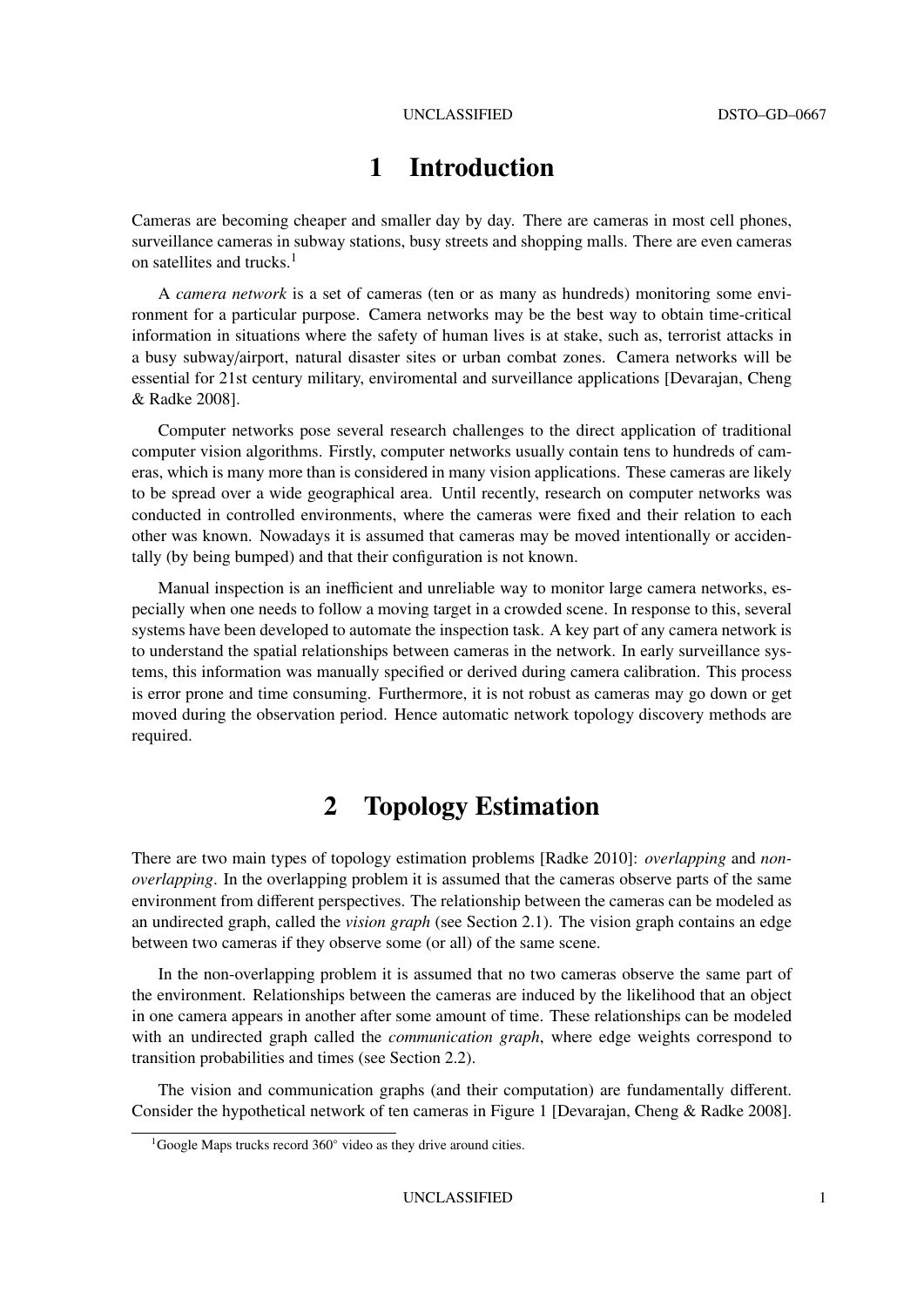The presence of an edge in the communication graph does not imply the presence of the same edge in the vision graph, since nearby cameras may be pointed in different directions (*e.g.,* cameras A and C). Similarly, cameras looking at the same scene may be physically distant (*e.g.,* cameras C and F).

Some researchers do not construct the vision nor communication graphs explicitly. Instead, they model the transition probabilities and expected transition times between different regions of camera views. Such models allow one to derive both the vision and the communication graphs (see Section 2.3).



*Figure 1: (a) A camera network with ten cameras (A-K) and their corresponding fields of view. (b) The associated communication graph. (c) The associated vision graph.*

## 2.1 Vision Graph Estimation

Mandel, Shimshoni & Keren [2007] describe a simple algorithm for estimating the vision graph based on motion detection. The authors apply the sequential probability ratio test (SPRT) to accept/reject the possibility that two cameras observe the same scene based on the correspondence (or lack thereof) of the aggregated detections. Although the algorithm is simple, the method is not fully validated as it is only tested on a toy 3-camera network.

Van Den Hengel et al. [2007] begin by assuming that the vision graph is fully connected. Edges that contradict observed evidence are removed. In particular, an edge between two regions is removed if one camera observes movement while the other does not (in the same moment in time). The authors describe an efficient algorithm that learns the near-optimal topology of a large 100-camera network in just one hour of footage. The algorithm is robust as it is not affected by varying lighting conditions, camera angles and size of moving objects. Some examples of matching camera views are shown in Figure 2.

Devarajan, Cheng & Radke [2008] estimate the vision graph by matching features across camera views. First, each camera detects a set of distinctive feature points in its image that are likely to match other images of the same scene. Both the number of features and the length of each feature descriptor are summarised in a fixed-length structure called a *feature digest*. Each camera matches its own feature digest with those of other cameras. An edge in the vision graph is established if enough matches are found. The feature digest of an image is based on the popular and successful scale-invariant feature transform (SIFT) detector/descriptor proposed by Lowe [2004]. In particular, the feature digest is a compressed subset of SIFT features that are both distinctive and spatially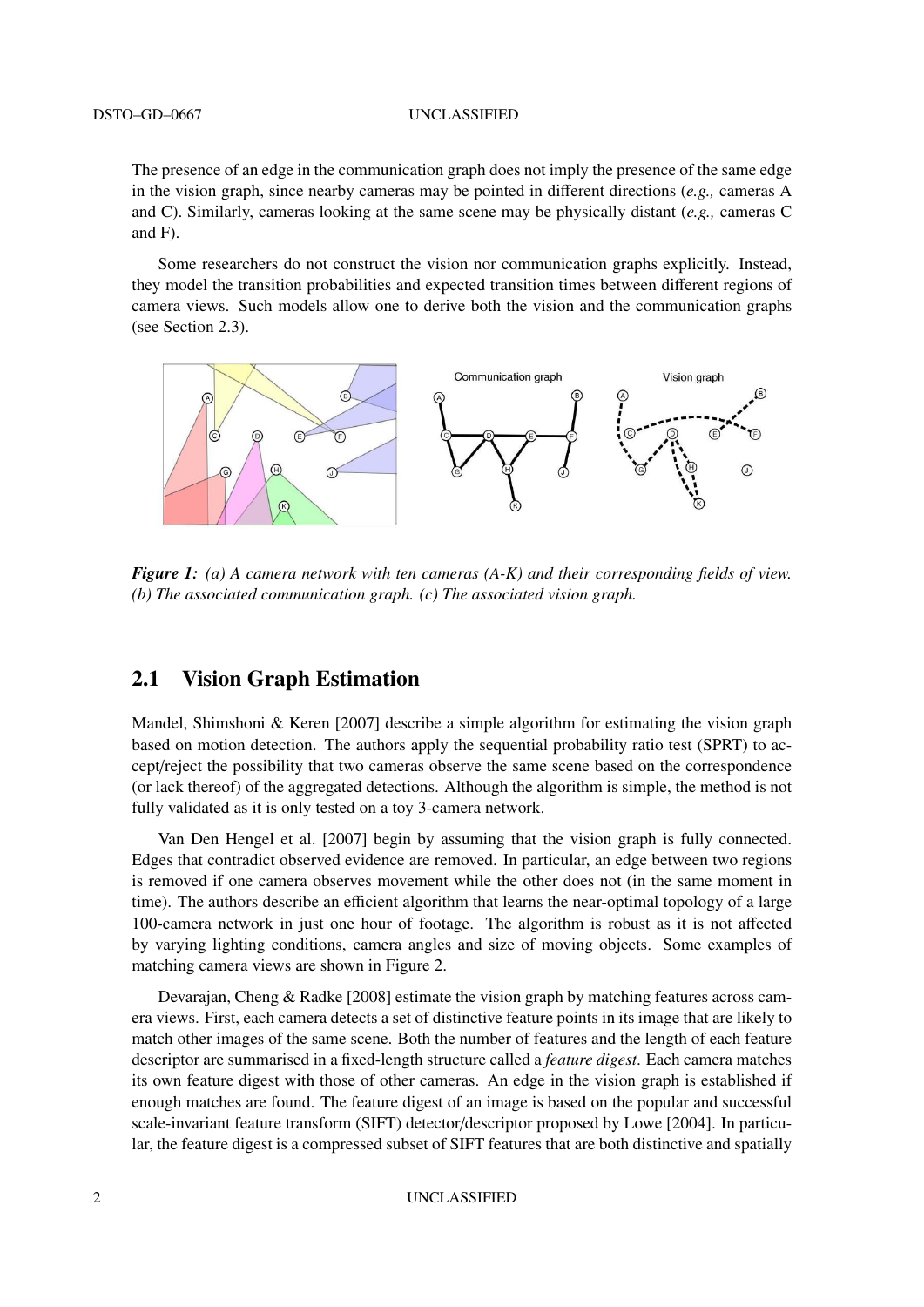### UNCLASSIFIED DSTO–GD–0667



*Figure 2: Groups of images whose views are overlapping. The edges of the vision graph are shown in green.*

well distributed across the image. The paper analyzes the tradeoffs between the size of the feature digest, the number of transmitted features, the level of compression and the overall performance of edge generation.

## 2.2 Communication Graph Estimation

Marinakis & Dudek [2006] use a stochastic version of the Expectation-Maximization algorithm to learn plausible agent trajectories. The approach uses only detection events from the deployed sensors (equivalent to motion detection in video). The model assumes that the network is traversed by a fixed number of agents (up to 10), which travel between sensor nodes, as well as, an external sink node. Results obtained from simulations and experimental data suggest that the technique produces accurate topology graphs under a variety of conditions and compares well to other approaches.

Marinakis, Giguère & Dudek [2007] present a simple topology estimation algorithm that relies purely on the order of detection events in each camera (rather than their timestamps). The key idea is to find the smallest graph that successfully explains the observed data. Assuming that there are N agents in the environment, the algorithm considers all possible trajectories (paths) that could be taken by these agents. It then constructs the smallest graph that can explain every such path. Interestingly, when the problem is formulated in this way it is equivalent to set-covering, which is known to be NP-complete. The authors show that a simple greedy heuristic works well, even better than a more sophisticated statistical approach. The algorithm is accurate on small simulated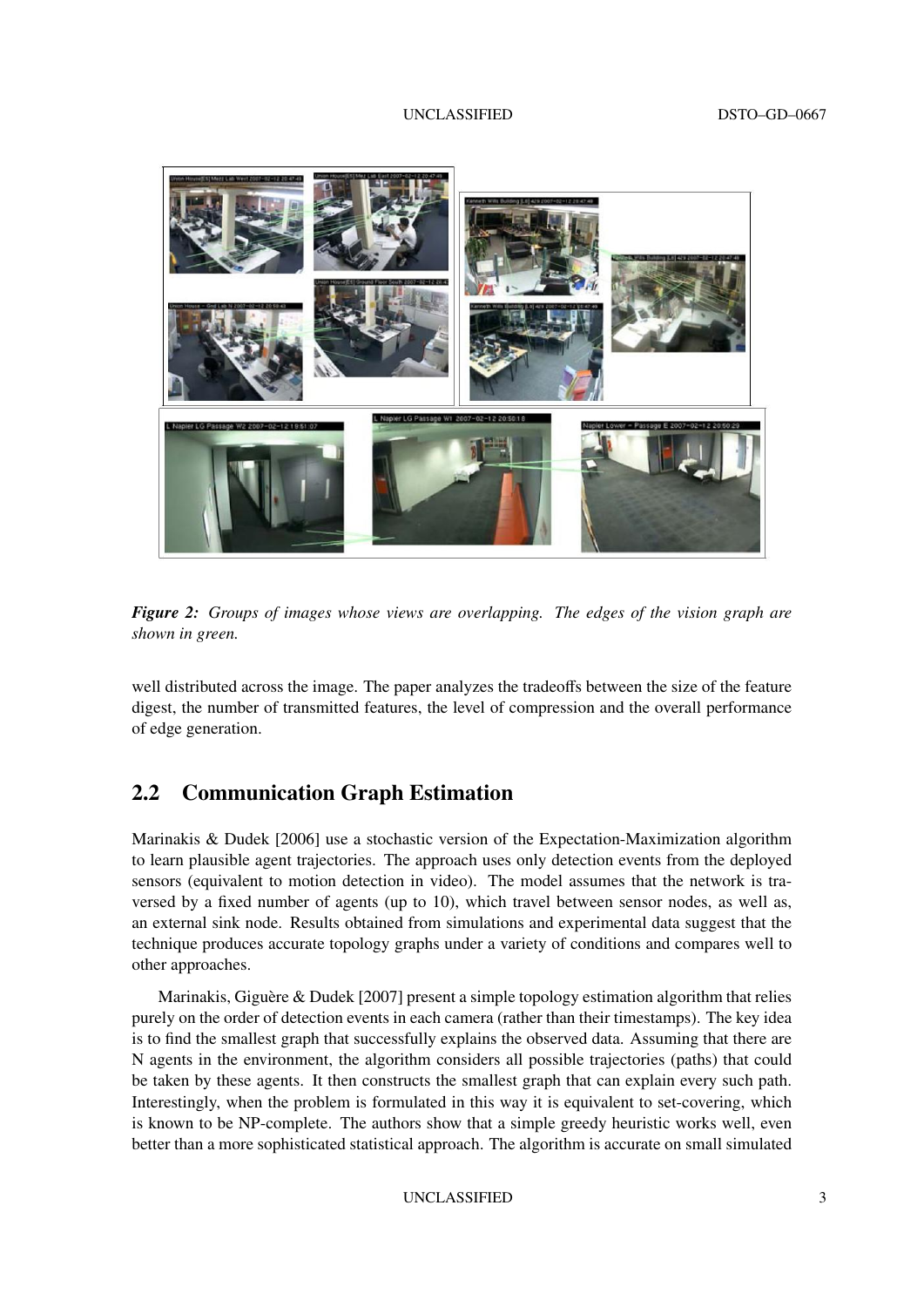networks. However, no real experiments are performed and problems arise when N is smaller than the true number of agents.

### 2.3 Combined Graph Estimation

Makris, Ellis & Black [2004] exploit temporal correlations in observations of agents' movements through the network. The authors use Expectation-Maximization (EM) to learn a Gaussion Mixture Model (GMM) that models links between entry/exit zones. For each camera view, a set of entry/exit zones is automatically learnt [Makris & Ellis 2003].<sup>2</sup> A cross-correlation value is computed for each possible link from an exit zone *i* to an entry zone *j*. If the cross-correlation has a clear peak then there is a real link between *i* and *j*. Additionally, estimates of the transition times and probabilities can be extracted from the cross-correlation. If a link is detected between the zones of two cameras, then the two cameras are either adjacent (in the communication graph) or overlapping (edge in the vision graph). In particular, the two cameras are overlapping if the transition time is approximately zero; otherwise the target moves through an unseen path and so the cameras are adjacent in the communication graph. The experimental results look promising.

Correlation is effective for monotonic relationships in general, but is not flexible enough to handle multi-modal distributions. Such relationships can occur, for example, when both cars and pedestrians are part of the observations. In general, the more dense the observations and the longer the transition time, the more false correspondences will be generated by the method. With this in mind, Tieu, Dalley & Grimson [2005] improve the approach of Makris, Ellis & Black [2004]. They use more flexible, multi-modal transition distributions, and explicitly handle correspondence. This is accomplished by using mutual information as a (more general) measure of statistical dependence to estimate object correspondence. The approach makes few assumptions and does not require supervision.

## 3 Avoiding Topology Estimation

Camera network topology estimation is a non-trivial task that remains unsolved for a large number of cameras and complex activity patterns, such as those in a crowded public scene. Recently Wang, Tieu & Grimson [2010] proposed a method which bypasses the topology inference and correspondence problem. They use Latent Dirichlet Allocation (LDA)<sup>3</sup> to cluster trajectories into activities and model paths commonly taken by objects across multiple camera views. The method has few restrictions on the camera topology, the structure of the scene and the number of cameras. Evaluation is performed on two large real data sets, each of which contains more than 14,000 trajectories. On the downside, the method is limited to learning relationships among activity patterns; any temporal relationships are not discovered automatically, instead they are determined by a pre-defined temporal threshold.

Loy, Xiang & Gong [2009*a*] model the dependencies between activities across camera views with a time delayed probabilistic graphical model (TD-PGM). The nodes of the graphical model

<sup>&</sup>lt;sup>2</sup>Naive K-means is used to cluster starting and ending points of object trajectories into entry/exit regions [Makris & Ellis 2003].

<sup>&</sup>lt;sup>3</sup>LDA is a new standard for document analysis. The model uses multivariate beta distributions to model the relationships between words, documents and topics.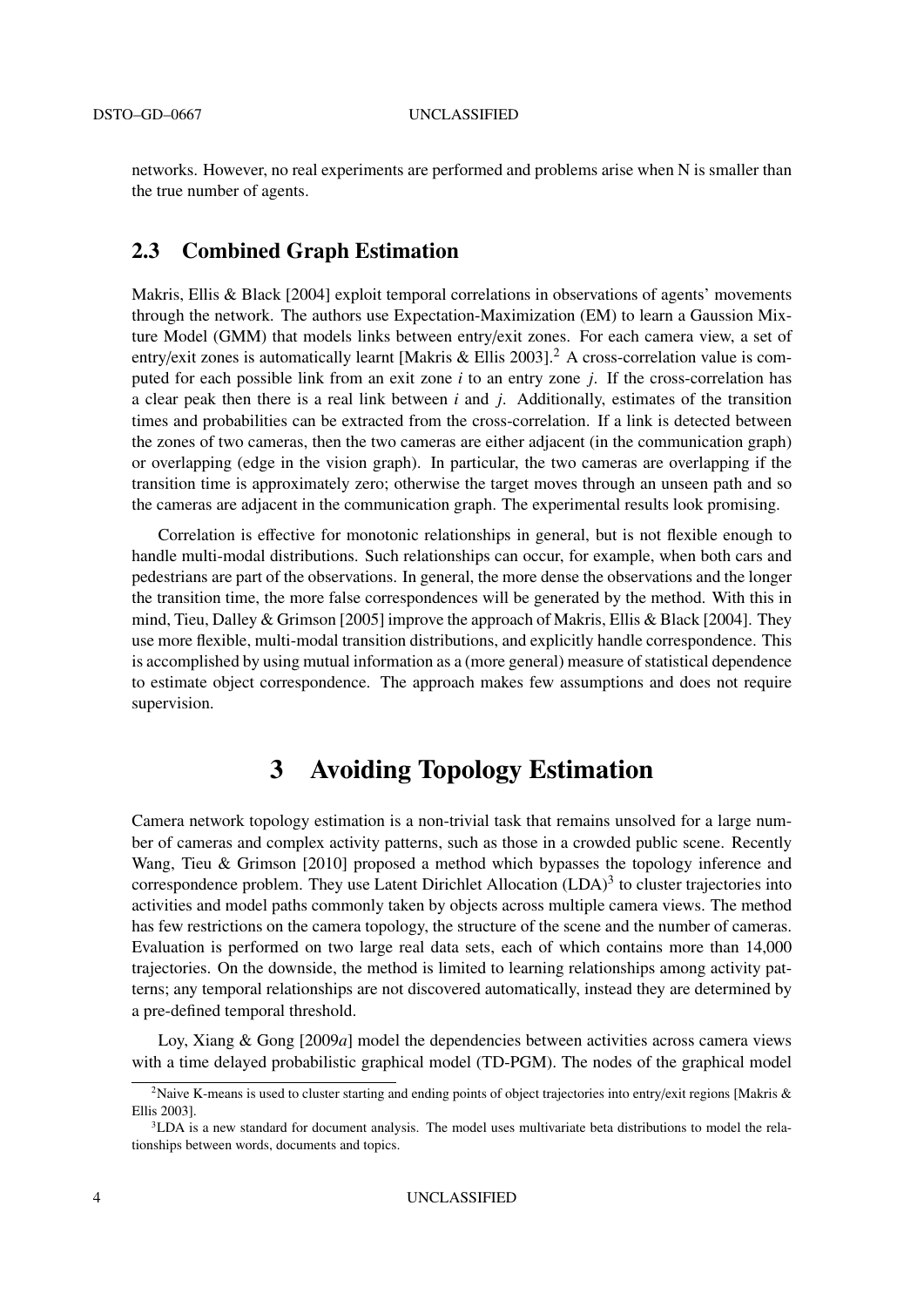#### UNCLASSIFIED DSTO–GD–0667

represent activites in different semantically decomposed regions from different camera views, while its directed edges encode causal relationships between these activities. The proposed approach is effective in a 9-camera network installed in a busy train station with complex and diverse scenes, such as, long queues at a ticket office, concourse, train platforms and escalators (see Figure 3). Incredibly the method works on low-quality  $320 \times 230$  video running at a mere 0.7 frames per second. Note that the method is rather complex, requiring a two-stage structure learning algorithm. A simpler algorithm solving the same task is found in their earlier paper [Loy, Xiang  $\&$ Gong 2009*b*].



*Figure 3: The learned activity dependency graph. Edges are labeled with their associated time delays. Regions and nodes with discovered inter-camera dependencies are highlighted.*

## 4 Discussion

The aim of the INVS project for the year 2010-2011 is to demonstrate a live camera handover system for a network of about 10 cameras with both overlapping and non-overlapping views. To this end, we believe there are three possible options for this project:

- 1. Model both the vision and communication graphs independently.
- 2. Model a combined graph (see Section 2.3) that allows one to derive the vision and communication graphs.
- 3. Avoid topology estimation entirely (see Section 3).

As we move down the above list, the robustness and the generality of the methods increase. However, there is a price to pay— the methods become considerably more complex, especially in option 3.

As far as option 1 is concerned, the construction of the two graphs differ widely. The construction of the vision graph can be considered simpler as it can be solved by matching features (*e.g.,* movement, SIFT) across camera views. The communication graph, on the other hand, requires one to use sophisticated tools to model transition probabilities and time delays.

Overall it seems that option 2 is best as it achieves a good balance between method generality and implementation complexity.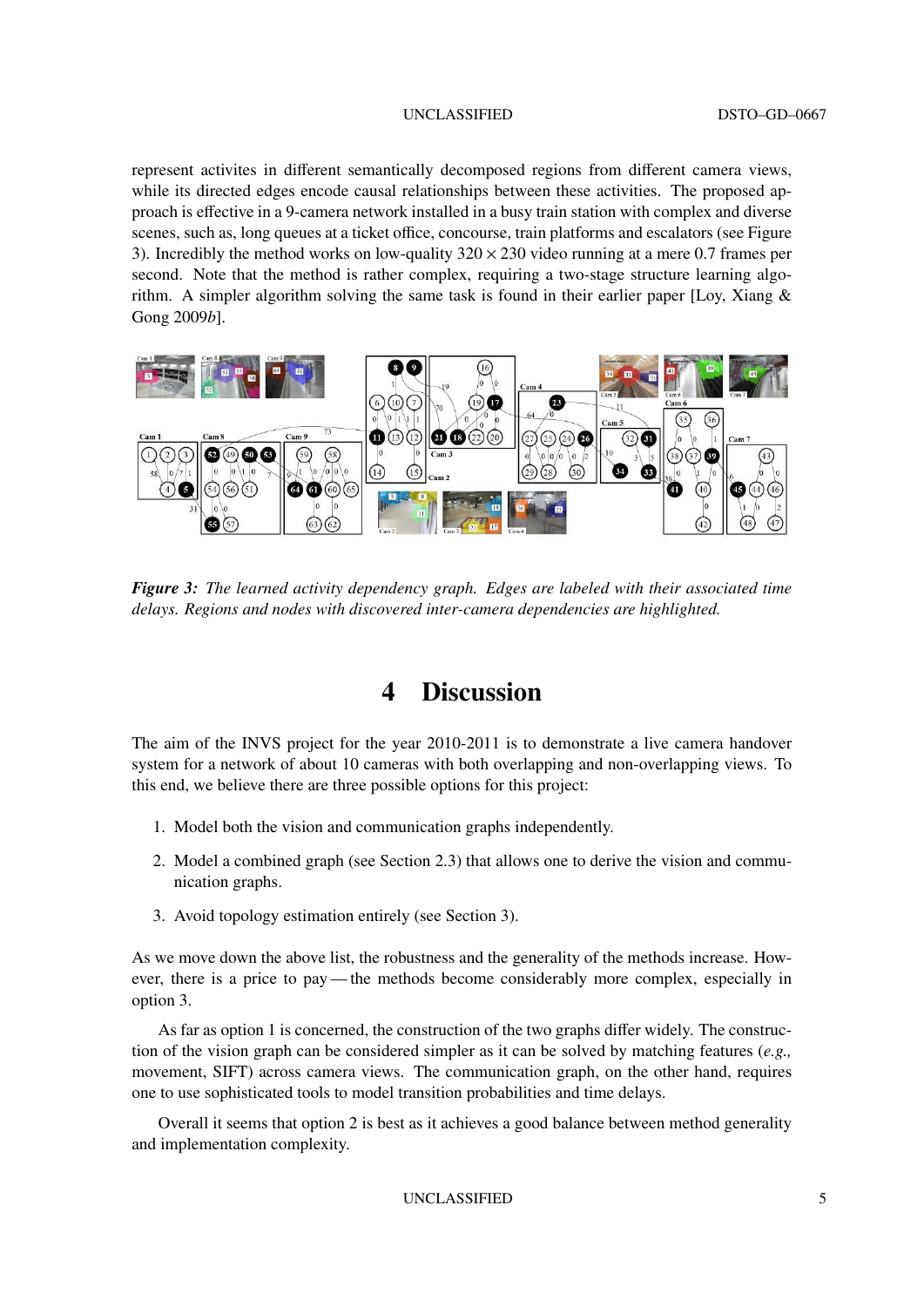DSTO–GD–0667 UNCLASSIFIED

## References

- Devarajan, D., Cheng, Z. & Radke, R. (2008) Calibrating distributed camera networks, *Proceedings of the IEEE* 96(10), 1625–1639.
- Lowe, D. G. (2004) Distinctive image features from scale-invariant keypoints, *International Journal of Computer Vision* 60, 91–110.
- Loy, C. C., Xiang, T. & Gong, S. (2009*a*) Modelling activity global temporal dependencies using time delayed probabilistic graphical model, *in IEEE International Conference on Computer Vision*, pp. 120–127.
- Loy, C. C., Xiang, T. & Gong, S. (2009*b*) Multi-camera activity correlation analysis, *in IEEE Conference on Computer Vision and Pattern Recognition*, pp. 1988–1995.
- Makris, D. & Ellis, T. (2003) Automatic learning of an activity-based semantic scene model, *in Proceedings of IEEE Conference on Advanced Video and Signal Based Surveillance.*, IEEE Computer Society, Los Alamitos, CA, USA, pp. 183–188.
- Makris, D., Ellis, T. & Black, J. (2004) Bridging the gaps between cameras, *in Proceedings of the IEEE Computer Society Conference on Computer Vision and Pattern Recognition*, Vol. 2, pp. 205–210.
- Mandel, Z., Shimshoni, I. & Keren, D. (2007) Multi-camera topology recovery from coherent motion, *in First ACM*/*IEEE International Conference on Distributed Smart Cameras*, pp. 243– 250.
- Marinakis, D. & Dudek, G. (2006) A practical algorithm for network topology inference, *in Proceedings of IEEE International Conference on Robotics and Automation.*, pp. 3108 –3115.
- Marinakis, D., Giguère, P. & Dudek, G. (2007) Learning network topology from simple sensor data, *in Proceedings of the 20th conference of the Canadian Society for Computational Studies of Intelligence on Advances in Artificial Intelligence*, Springer-Verlag, Berlin, Heidelberg, pp. 417–428.
- Radke, R. J. (2010) A survey of distributed computer vision algorithms, *in Handbook of Ambient Intelligence and Smart Environments*, Springer US, pp. 35–55.
- Tieu, K., Dalley, G. & Grimson, W. (2005) Inference of non-overlapping camera network topology by measuring statistical dependence, *in Tenth IEEE International Conference on Computer Vision.*, Vol. 2, pp. 1842–1849.
- Van Den Hengel, A., Dick, A., Detmold, H., Cichowski, A. & Hill, R. (2007) Finding camera overlap in large surveillance networks, *in Proceedings of the 8th Asian conference on Computer vision - Volume Part I*, Springer-Verlag, Berlin, Heidelberg, pp. 375–384.
- Wang, X., Tieu, K. & Grimson, W. E. L. (2010) Correspondence-free activity analysis and scene modeling in multiple camera views, *IEEE Transactions on Pattern Analysis and Machine Intelligence* 32, 56–71.